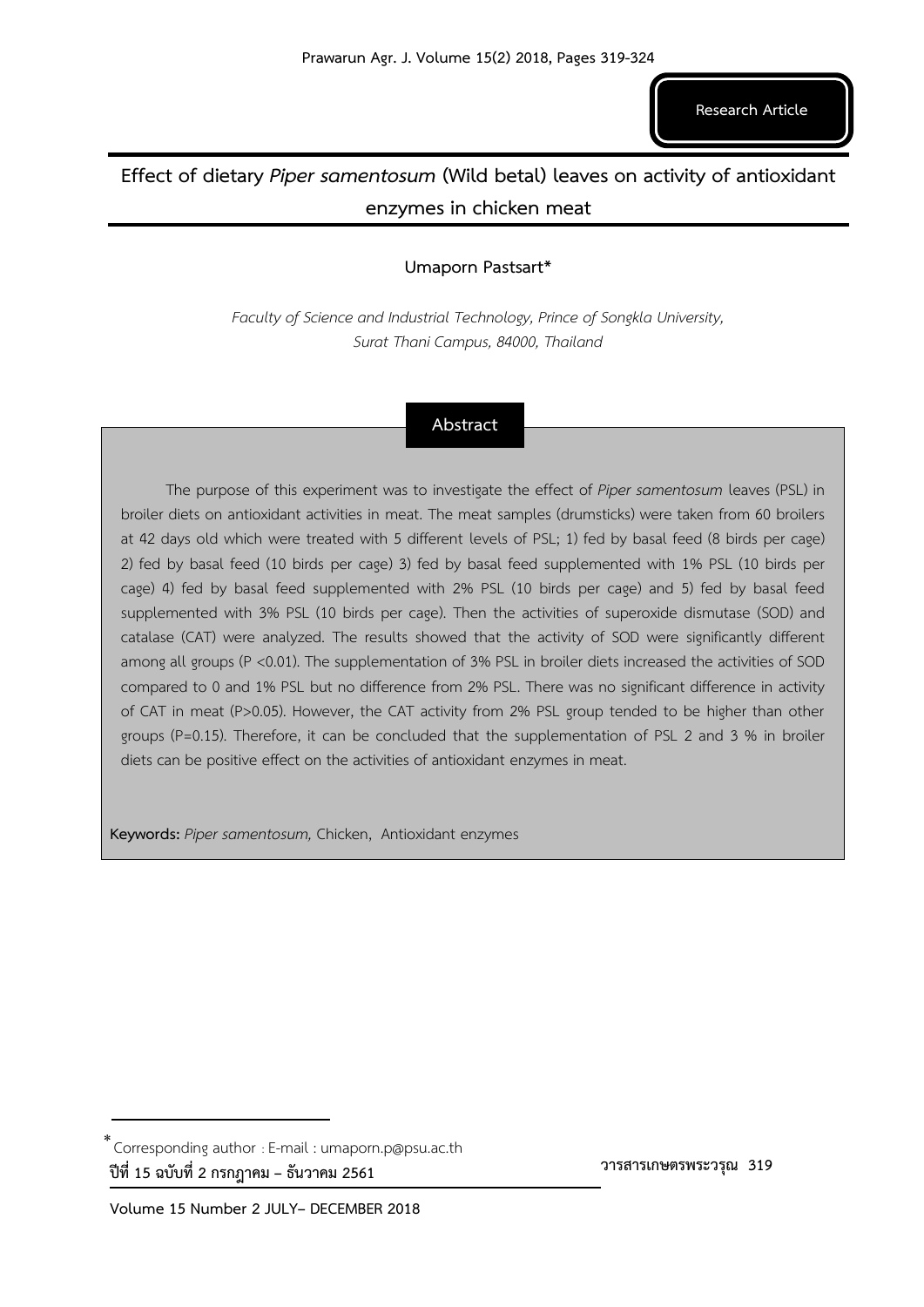# **ผลของการเสริมใบชะพลูในอาหารต่อกิจกรรมของเอนไซม์ต้านอนุมูลอิสระในเนื้อไก่**

# **อุมาพร แพทย์ศาสตร์**\*

*คณะวิทยาศาสตร์และเทคโนโลยีอุตสาหกรรม มหาวิทยาลัยสงขลานครินทร์ วิทยาเขตสุราษฎร์ธานี จังหวัดสุราษฎร์ธานี 84000*

**บทคัดย่อ**

วัตถุประสงค์ของการทดลองนี้เพื่อศึกษาผลของการเสริมใบชะพลูในอาหารไก่เนื้อต่อกิจกรรมของเอนไซม์ต้านอนุมูล ่ อิสระในเนื้อไก่ โดยทำการสุ่มตัวอย่างเนื้อไก่ส่วนน่องของไก่เนื้ออายุ 42 วัน จำนวน 60 ตัว ที่ทำการเลี้ยงโดยการเสริมใบ ี่ ชะพลูในอาหารไก่ที่ระดับต่างๆ 5 กลุ่ม กลุ่มละ 12 ตัว ดังนี้ 1) อาหารควบคุมเลี้ยงจำนวน 8 ตัวต่อกรง 2) อาหารควบคุม เลี้ยงจำนวน 10 ตัวต่อกรง 3) อาหารควบคุมที่เสริมด้วยใบชะพลูผง 1% เลี้ยงจำนวน 10 ตัวต่อกรง 4) อาหารควบคุมที่เสริม ้ด้วยใบชะพลูผง 2% เลี้ยงจำนวน 10 ตัวต่อกรง และ 5) อาหารควบคุมที่เสริมด้วยใบชะพลูผง 3% เลี้ยงจำนวน 10 ตัวต่อกรง จากนั้นน าเนื้อมาท าการวิเคราะห์ค่ากิจกรรมของเอนไซม์ superoxide dismutase (SOD) และ catalase (CAT) ผลการ ทดลองพบว่าการเสริมใบชะพลูในอาหารไก่เนื้อ มีผลต่อค่ากิจกรรมของเอนไซม์ SOD อย่างมีนัยส าคัญทางสถิติ (P<0.01) โดย การเสริมใบชะพลูในอาหารไก่เนื้อที่ระดับ 3% มีค่ากิจกรรมของเอนไซม์ SOD สูงที่สุดเมื่อเทียบกับระดับ 0 และ 1% แต่ไม่ ี แตกต่างจากระดับ 2% สำหรับค่ากิจกรรมของเอนไซม์ CAT ในเนื้อไก่ทุกกลุ่มไม่มีความแตกต่างกันอย่างมีนัยสำคัญทางสถิติ (P>0.05) อย่างไรก็ตามเนื้อไก่ที่เสริมใบชะพลูที่ระดับ 2% มีแนวโน้มค่ากิจกรรมของเอนไซม์CAT สูงที่สุด (P=0.15) ดังนั้นจึง สรุปได้ว่าการเสริมใบชะพลูในอาหารไก่เนื้อที่ระดับ 2 และ 3% ช่วยส่งเสริมให้ค่ากิจกรรมของเอนไซม์ต้านอนุมูลอิสระในเนื้อ ไก่สูงขึ้น

**ค าส าคัญ :** ใบชะพลู เนื้อไก่ เอนไซม์ต้านอนุมูลอิสระ

**ปีที่ 15 ฉบับที่ 2 กรกฎาคม – ธันวาคม 2561 วารสารเกษตรพระวรุณ 320**

<sup>\*</sup> ผู้เขียนให้ติดต่อ : E-mail : umaporn.p@psu.ac.th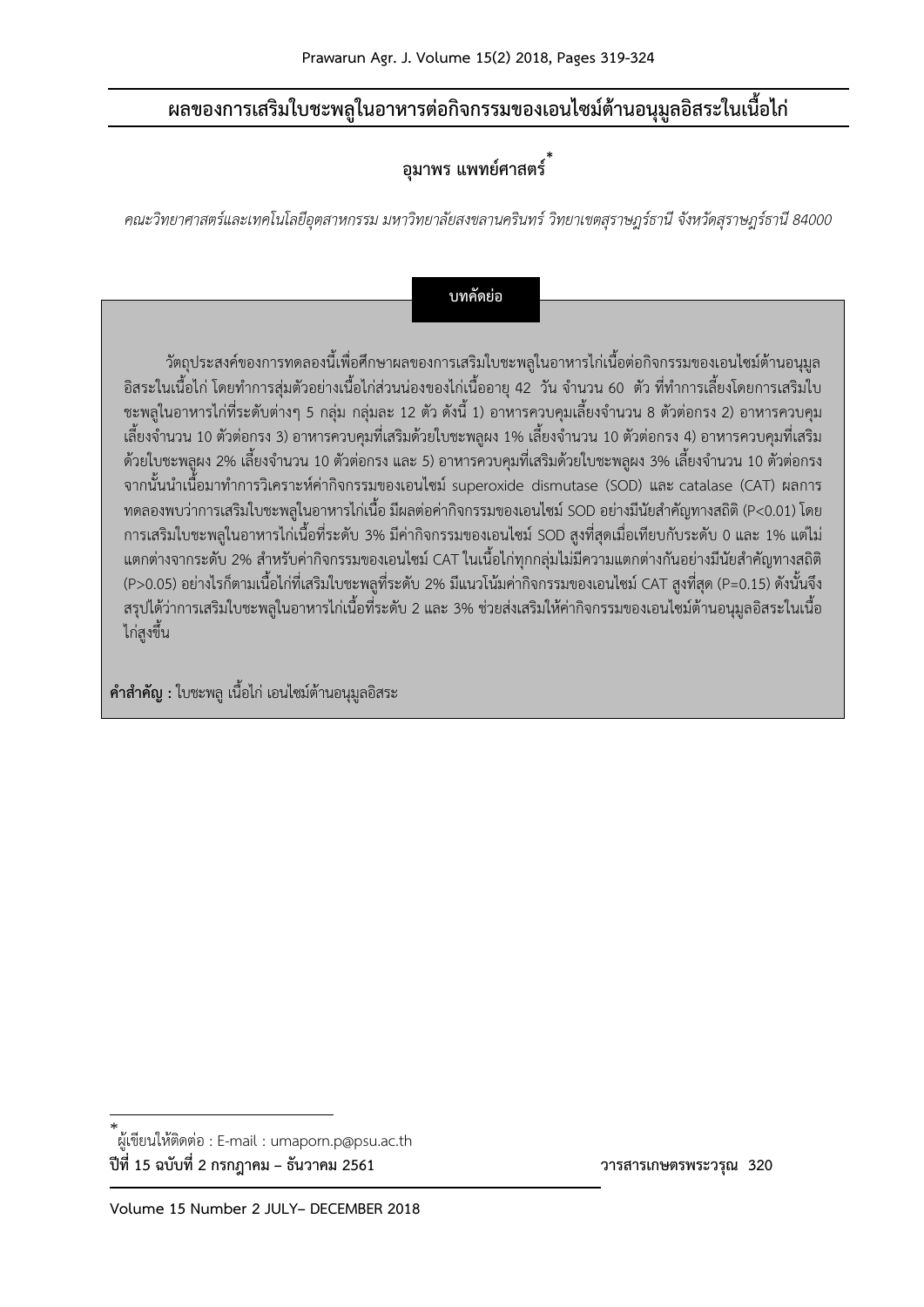## **Introduction Materials and methods**

Wild betel (*Piper sarmentosum*) is an edible plant and widely found in tropical and subtropical countries, including Thailand. Prior studies have shown that extracts of this plant exhibit antimicrobial, antioxidant and antimutagenic activities *in vitro* (Hafizah *et al*., 2010; Lee *et al*., 2014; Boonla *et al*., 2014). The natural antioxidant from *Piper sarmentosum* leaves (PSL) is a superoxide scavenger, naringenin (Subramaniam *et al*., 2003; Chanwitheesuk *et al*., 2005), which is supposed to protect cells from oxidative stress by inhibiting production of reactive oxygen species (ROS) including hydrogen peroxide (H<sub>2</sub>O<sub>2</sub>) (Hafizah *et al*., 2010).

Oxidative deterioration in meat leads to a loss of nutritional value and reduced sensory quality. There are several mechanisms to protect muscle *in vivo* and post-mortem against oxidative processes, including the endogenous antioxidant enzymes superoxide dismutase (SOD), catalase (CAT) and glutathione peroxidase (GSH-Px) (Chan and Decker, 1994). SOD is the first line antioxidant enzyme catalysing the dismutation of the highly reactive superoxide anion to  $O<sub>2</sub>$  and to the less reactive species  $H_2O_2$ . The resultant  $H_2O_2$  is detoxified to  $O_2$  and  $H_2O$  by CAT or GSH-Px (Matés *et al*., 1999). Activity of these enzymes in muscle post-mortem has been measured in several studies (Renerre *et al*., 1996; Qwele *et al*., 2013). Moreover, Pradhan *et al*. (2000) demonstrated that CAT seems to play a role in modulating lipid oxidation in post-mortem muscle from different species.

The objective of the present study was to determine the influence of *Piper samentosum* leaves with an abundance of antioxidant activities, in broiler diets on antioxidant activities (CAT and SOD) of muscles post-mortem.

### **1. Animals**

In the experiments, totally 144 commercial broiler chicks at 1 day old (about 50:50 mixtures of males and females) were randomly assigned to 5 treatment groups (3 replicate cages/group). The cage size was 1x1 m. The treatment groups were: 1) CONTROL. Basal feed supplemented with 0% *Piper sarmentosum* leaves (PSL) powder (8 birds/cage), 2) Control. Basal feed supplemented with 0% PSL powder (10 birds/cage), 3) Basal feed supplemented with 1% PSL powder (10 birds/cage), 4) Basal feed supplemented with 2% PSL powder (10 birds/cage) and 5) Basal feed supplemented with 3% PSL powder (10 birds/cage). Feed and water were supplied for consumption *ad libitum*. Basal starter (23% protein) (1 to 3 week) and finisher (20% protein) (4 to 6 week) diets were formulated according to the nutrient requirement recommenddations of NRC (1994) for broiler chickens. The duration of dietary treatments was 42 days.

#### **2. Meat samples**

At the end of the rearing period (42 days), 4 birds (2 females and 2 males) with body weights near the group average from each replicate were slaughtered and cooled according to common practices. Then leg muscle (drumstick) samples were collected for determining the antioxidant activities. The meat samples were stored frozen until use.

# **3. Antioxidant enzyme activity assays**

During the analysis, the muscle samples were kept on ice. A 5 g sample was homogenized in 10 ml of 0.05 M phosphate buffer (pH 7.0) and centrifuged at 4°C for 20 min at 7000g. The supernatant fraction was filtered through glass wool before determining enzyme activities.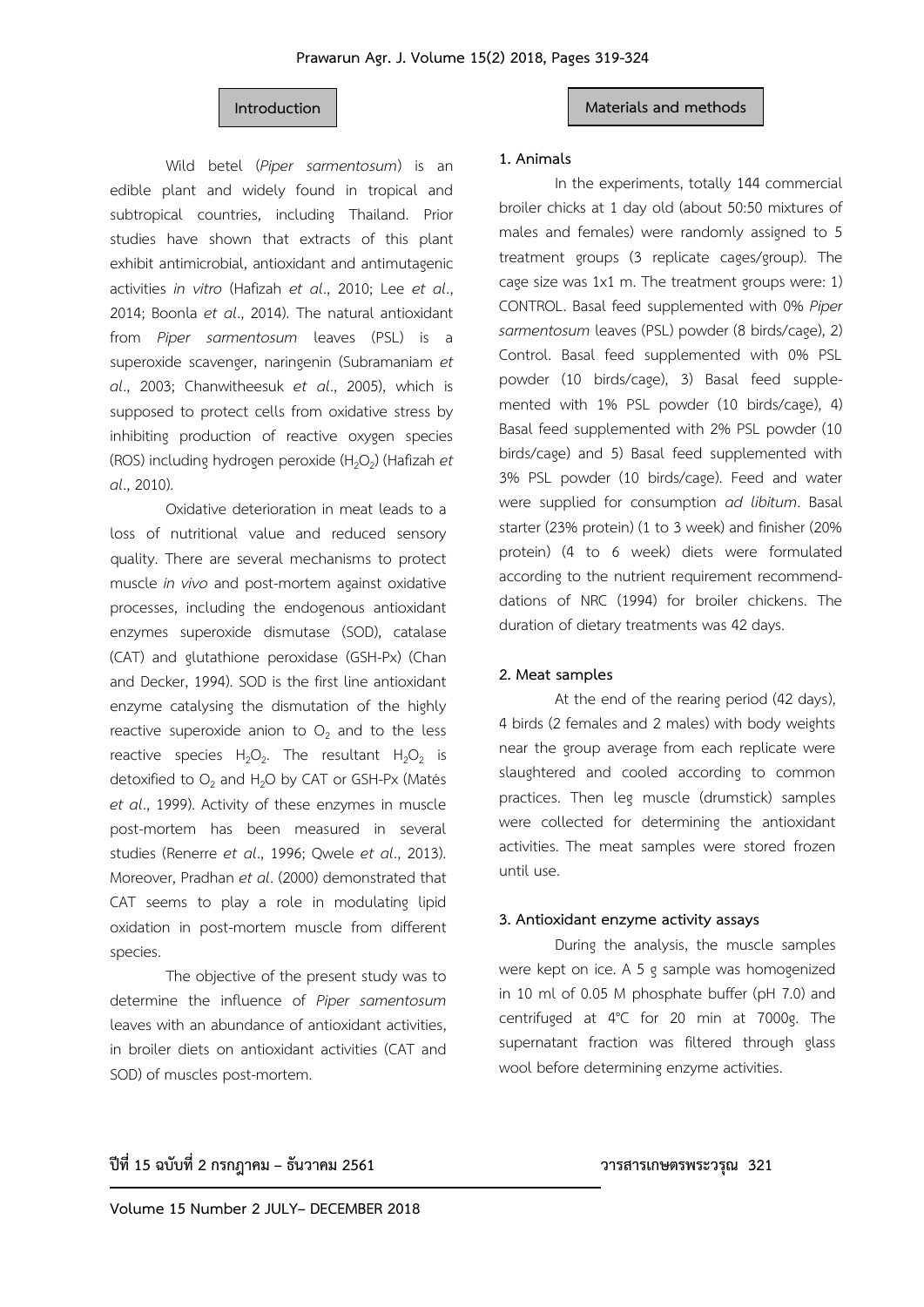The SOD activity assay was performed as described by Marklund and Marklund (1974) by measuring the inhibition of pyrogallol autoxidation. A unit of enzyme activity was defined as the amount of sample needed to inhibit the reaction by 50%.

The CAT activity was determined according to the method of Aebi (1983). One unit of CAT activity was defined as the amount of sample required to decompose 1  $\mu$ mol of H<sub>2</sub>O<sub>2</sub> per min at room temperature.

#### **4. Statistical analysis**

The data were analyzed by General Linear Model procedures to test for the effect of treatment according to completely randomized experimental design (CRD). Post-hoc tests were performed at a significance level of P<0.05 using Duncan's new multiple range test. The analyses were done using SPSS version 21.0 for Windows.

#### **Results and Discussion**

As shown in Fig. 1, the treatment 5 (3% of PSL) had a higher SOD activity than treatment 3, 1 and 2, respectively (P<0.01), but had no difference from treatment 4. The present results indicate that SOD activity was affected by PSL supplementation. For the CAT activity in broiler meat, it was found that there was no significant difference in CAT activity (P>0.05) as can be seen in Fig. 2.

The above findings illustrated that supplementation of 2 and 3% PSL could give benefit effect on antioxidant enzymes, especially SOD and CAT in broiler meat. However, the relationships between enzyme activities and meat quality traits including lipid, protein and myoglobin oxidations in meat need to be investigated.



**Fig. 1** Mean values of superoxide dismutase (SOD) activity by dietary treatment with *Piper sarmentosum* leaves (PSL) supplementation (T1: 0% PSL (8 birds/cage), T2: 0% PSL (10 birds/cage), T3: 1% PSL (10 birds/cage), T4: 2% PSL (10 birds/cage) and T5: 3% PSL (10 birds /cage). Error bars represent standard deviations. <sup>a-d</sup>Mean values with a different superscript are significantly different at P=0.00.



**Fig. 2** Mean values of catalase (CAT) activity by dietary treatment with *Piper sarmentosum* leaves (PSL) supplementation (T1: 0% PSL (8 birds/cage), T2: 0% PSL (10 birds/cage), T3: 1% PSL (10 birds/cage), T4: 2% PSL (10 birds/cage) and T5: 3% PSL (10 birds /cage). Error bars represent standard deviations. P=0.15.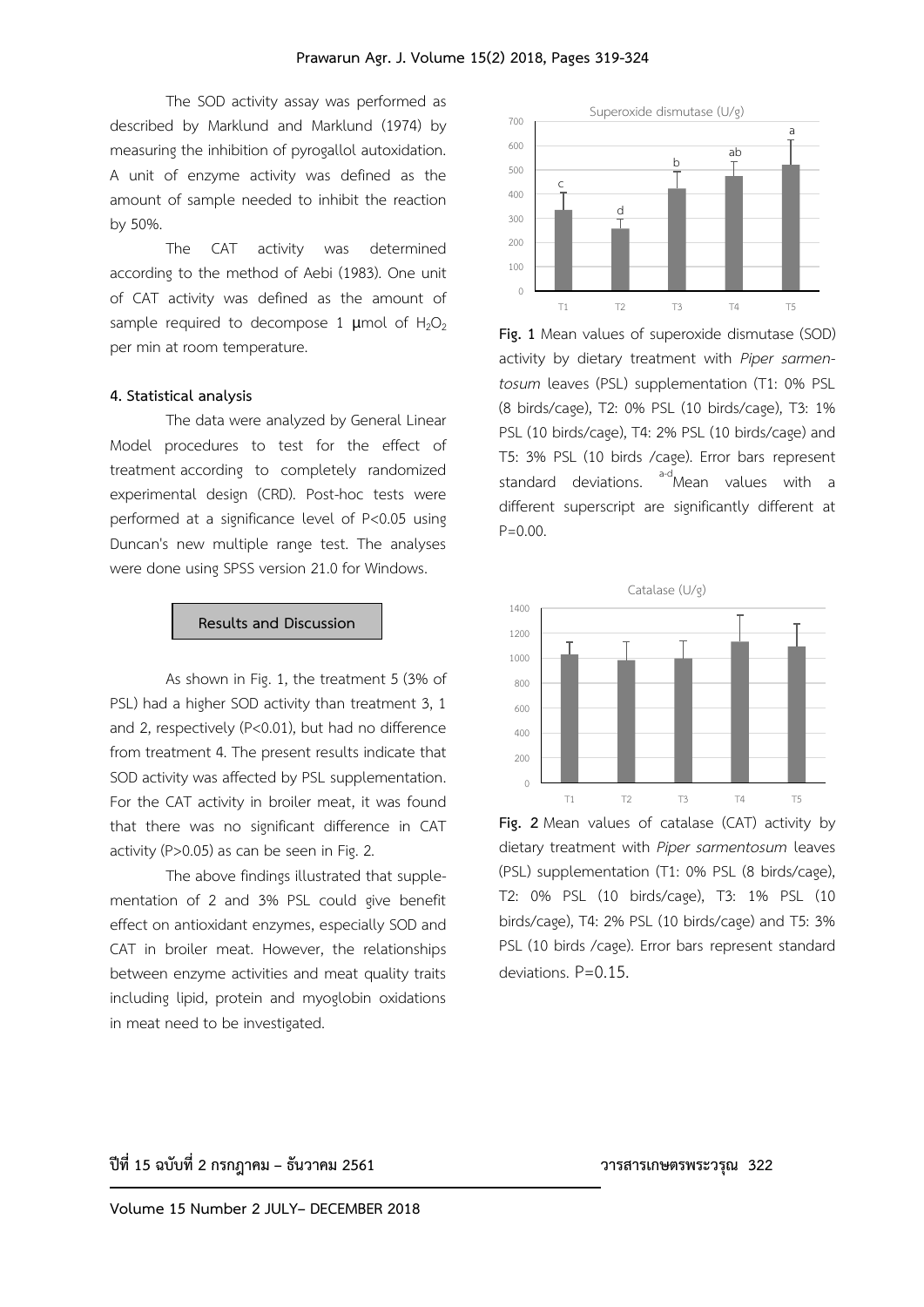SOD plays an important role in protecting cells against ROS by lowering the steady state of superoxide anions and reducing the level of cellular damage. It is one of the most important enzymes in the antioxidant defense system (Oyedemi *et al*., 2010). The consumption of PSL by the animals significantly (P>0.05) increased the activity of SOD which can be indicated that its ability to protect the animal body/cells from cellular damage by quenching free radicals and may result in maintaining the meat quality and protecting meat from oxidations. Catalase is one of the enzymatic antioxidants widely distributed in all animal tissues. In our study, the levels of CAT were not different in the meat sample from chickens supplemented with PSL (P>0.05). However, the study of Qwele *et al*. (2013) found that *Moringa oleifera* leaves, higher amount of polyphenols, has more the significant antioxidant potential especially SOD and CAT in the meat samples from goats.

### **Conclusion**

Supplementation of broiler diets with up to 3% of *Piper sarmentosum* leaves had remarkable potential to improve meat quality in broilers subjected to a 6-week dietary treatment, specifically chicken drumsticks, in terms of antioxidant enzyme activities. Consequently, if the antioxidant enzymes analysed in the present study play a role in maintaining meat oxidative stability, one can expect protection of meat from oxidations and longer shelf-life of meat.

### **Acknowledgements**

The authors acknowledge the financial support for this study from Prince of Songkla University, Thailand.

**ปีที่ 15 ฉบับที่ 2 กรกฎาคม – ธันวาคม 2561 วารสารเกษตรพระวรุณ 323**